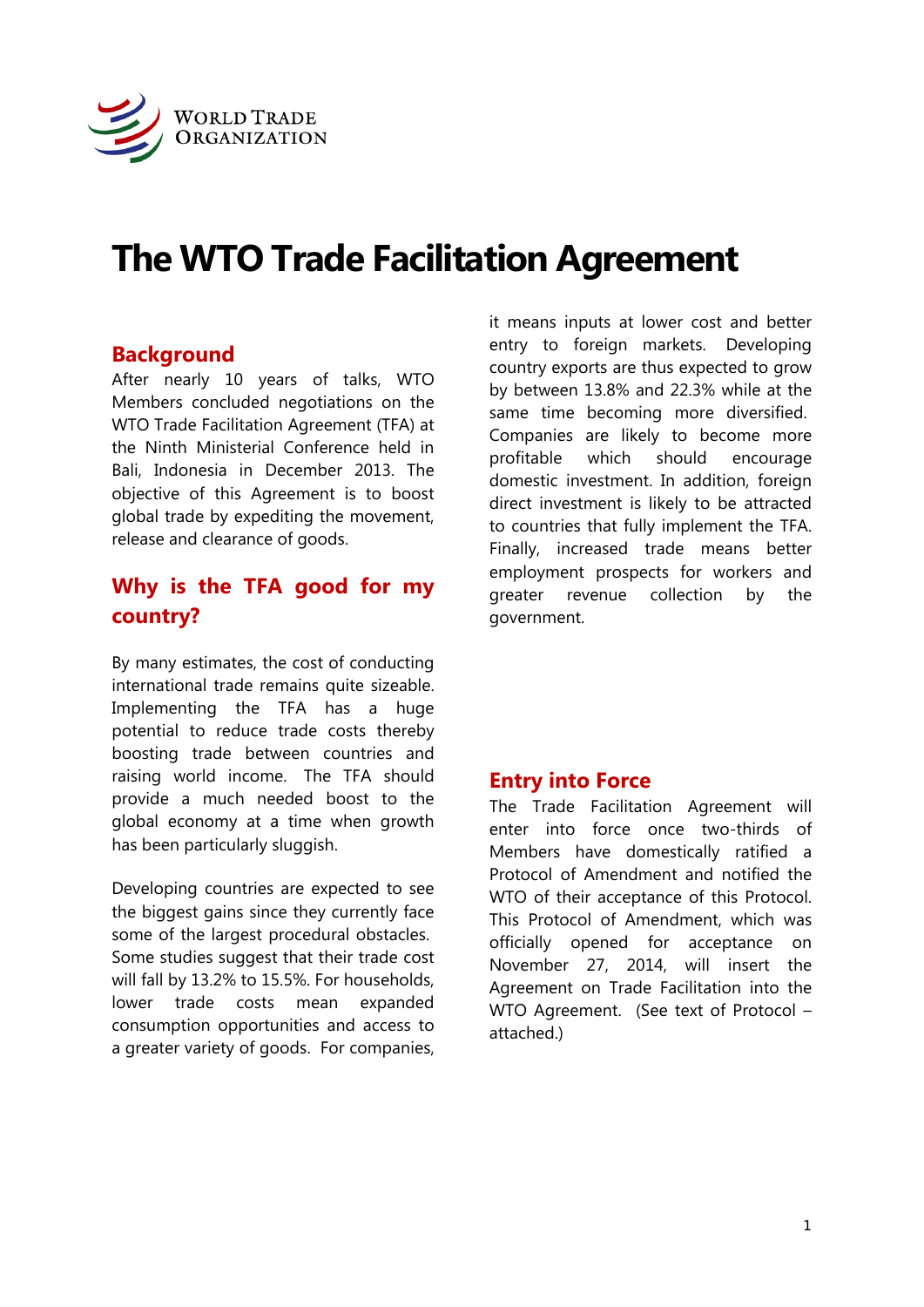# **The Trade Facilitation Agreement<sup>1</sup>**

#### **Section I: The trade facilitation Agreement contains approximately 40 "technical measures"**

These are the new border-related procedures, processes and other obligations that governments will be required to implement. They will provide transparency of laws, rules and procedures, fairness in border agency decisions, streamlined clearance procedures, and help reduce administrative constraints on transit.

#### **Article**

- **1 Publication & Availability of Information**
- **2 Comment and Consultations**
- **3 Advance Rulings**
- **4 Procedures for Appeal or Review**
- **5 Measures to Enhance Impartiality, Non-Discrimination & Transparency**
- **6 Disciplines on Fees and Charges**
- **7 Release and Clearance of Goods**
- **8 Border Agency Cooperation**
- **9 Movement under Customs Control**
- **10 Import, Export &Transit Formalities**
- **11 Freedom of transit**
- **12 Customs Cooperation**

Although many provisions apply only to the customs administration, the majority of provisions apply to all border agencies that deal with trade in goods. None of the measures are new- all are being used with success in various countries around the world. They not only benefit trade but can also lead to more effective, efficient and modern government practice.

#### **Section II: Special provisions for developing and least developed countries**

There are special provisions that allow developing and least developed countries to implement the Agreement at their own pace. Each country will determine when it will implement each of the technical provisions, and, it can identify provisions that it will only be able to implement upon the receipt of technical assistance and support for capacity building.

 $\overline{1}$ <sup>1</sup> Protocol of Amendment and Trade Facilitation Agreement can be found at WTO document symbol (WT/L/940).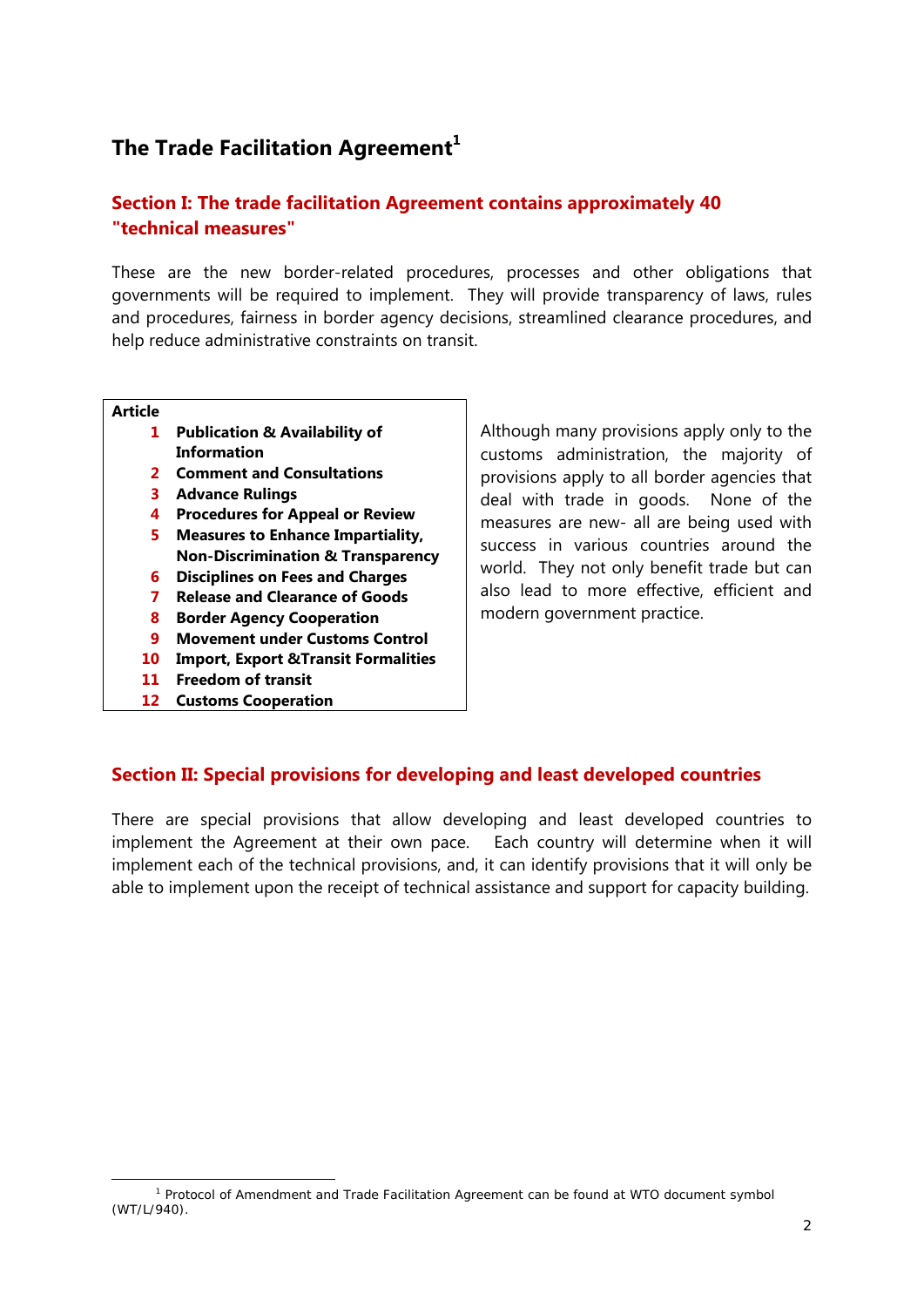#### **Category A, B, C Notifications**

To benefit from SDT, a Member must notify the other WTO Members of when it will implement each trade facilitation measure using the categories below. The Agreement sets out timelines for these notifications.

**Category A** provisions that the member will implement by the time the Agreement enters into force (or in the case of a leastdeveloped country member within one year after entry into force).

**Category B** provisions that the member will implement after a transitional period following the entry into force of the Agreement.

**Category C** provisions that the member will implement on a date after a transitional period following the entry into force of the Agreement and requiring the acquisition of assistance and support for capacity building.

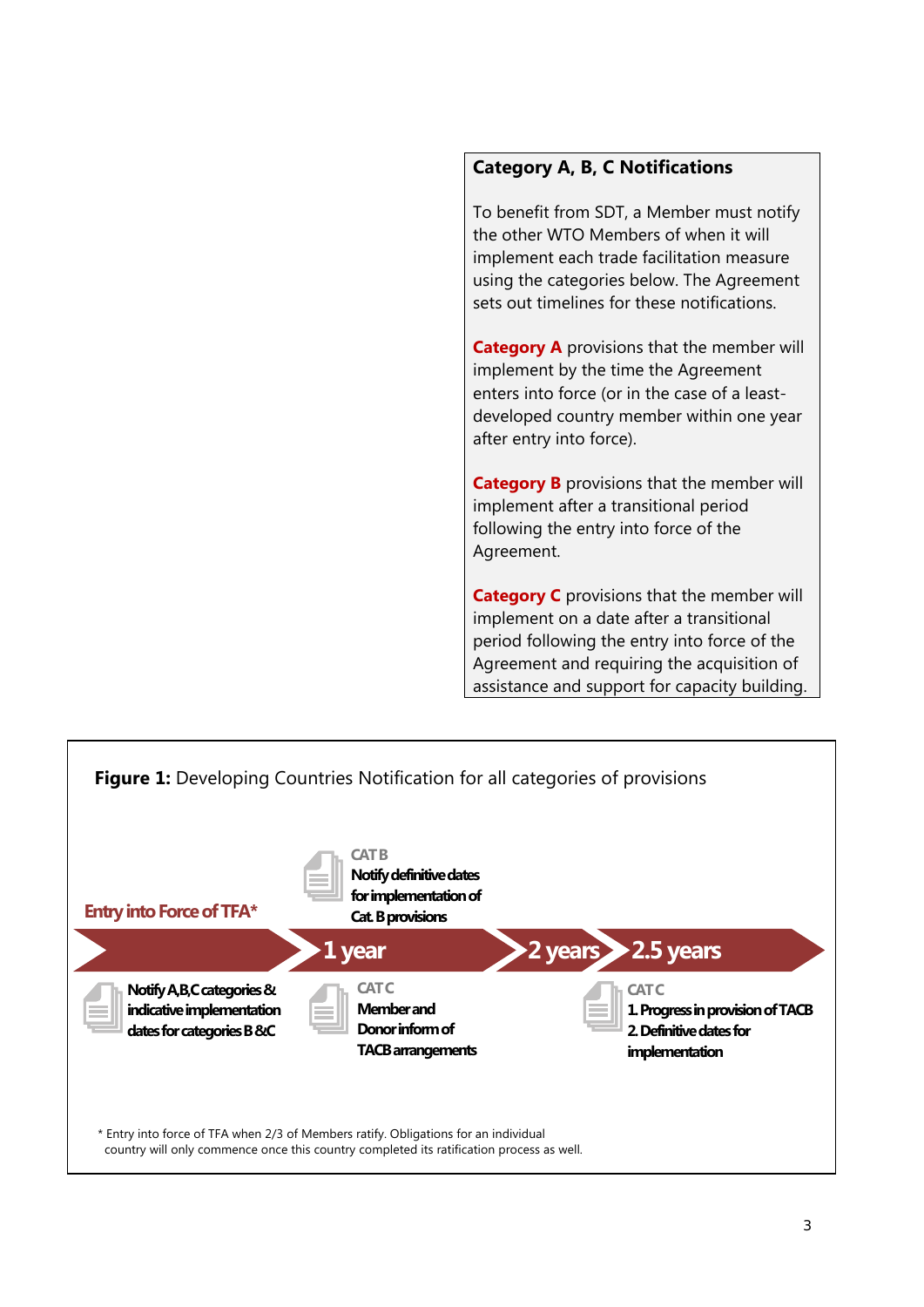

### **Section III: Committees**

This section establishes a permanent committee on trade facilitation at the WTO. It requires Members to have a national committee to facilitate domestic coordination and national implementation of the Agreement. It also contains provisions related to the overall implementation of the Agreement.

#### **WTO Trade Facilitation Agreement Facility (TFAF) – Assistance for Developing and LDC Countries**

Extensive trade facilitation related assistance is already being provided by regional and multilateral agencies, bilateral donors and other stakeholders through a broad range of different programs. However, to insure that all WTO Members will receive the support they need the WTO has created a new WTO Trade Facilitation Facility.



Under the Facility the WTO Secretariat will expand its existing technical assistance programs; provide information on other assistance

programs, case studies and training materials; assist with matchmaking of donors and recipients; and will offer two types of grants for the situations where no other source of assistance is available. The grants are for project preparation and project implementation. Detailed information will soon be available through a new Facility website.